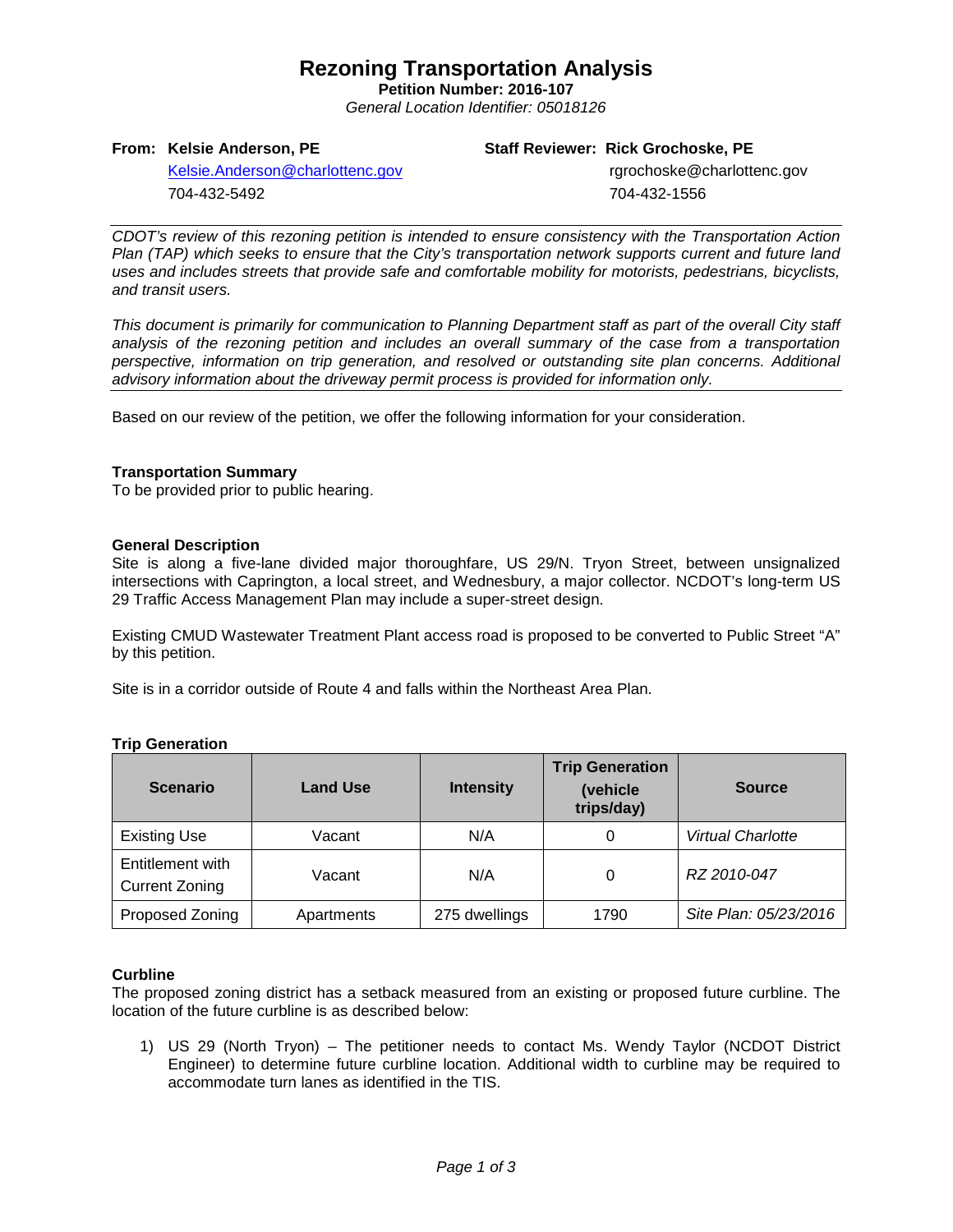# **Rezoning Transportation Analysis**

**Petition Number: 2016-107**

*General Location Identifier: 05018126*

- 2) Public Street "A" The future curbline should follow requirements for a Local Office/Commercial Wide street section per CLDSM U-05A (15.5' from centerline to each curbline). CDOT requests total 77' right-of-way dedication.
- 3) Public Street "B" The future curbline should follow requirements for a Local Residential Wide street section per CLDSM U-03A (12.5' from centerline to each curbline). CDOT requests total 71' right-of-way dedication.

### **Resolved Issues**

N/A

### **Outstanding Issues**

- 1. The petitioner should revise the site plan to label and dimension all centerline, curbline, and right-ofway lines for existing and proposed public streets.
- 2. The petitioner should revise the site plan to depict US 29's existing access management configuration (i.e. median and directional cross-over at Caprington Ave.).
- 3. The TIS submitted July 6, 2016 is currently under review by NCDOT and CDOT. Additional transportation comments may be forthcoming once the agencies have completed the review of the most recently submitted TIS review.
	- a. The petitioner should to revise the site plan and Transportation Notes to include mitigation measures to be completed by this petition as recommended in the site's *Traffic Impact Study* (i.e. right turns at site drives).
	- b. The petitioner should to revise the site plan or TIS to reflect the desired access connections. The TIS shows a fourth (westernmost) RI/RO site driveway connection to US 29 that is not included in the petitioner's submitted site plan.
- 4. The petitioner should revise the site plan to include a 12' wide multi-use path along the site's US 29 frontage. Multiuse path should maintain profile (i.e. not ramped to pavement) at intersections with right-in/right-out site drives.
- 5. CDOT recommends the petitioner consider developing a connection for a north-south greenway along the Mallard Creek tributary through the site. The City/County Cross Charlotte Trail alignment is proposed to approximately follow Mallard Creek south of the wastewater treatment plant.
- 6. The petition should revise the site plan to reflect the following related to Public Street "B":
	- a. Remove optional provision 2b and reference to this option in Transportation Note 4. I. a. i.
	- b. Label Public Street "B" as a "Public" Local Residential Wide Street (Typical Section U-03C), and include an 8'wide planting strip and 6' sidewalk on both sides.
	- c. Public Street "B" will need to be implemented to the above standards before the site's first building CO is issued.
- 7. The petitioner should revise the site plan to reflect the following related to Public Street "A":
	- a. Label Public Street "A" as a Local Office/Commercial Wide Street (Typical Section (U-05C).
	- b. Public Street "A" will need to be implemented to the above standards before the site's first building CO is issued.
	- c. The Public Street "A" call out on Sheet RZ-100 needs to be revised to reflect this requirement.
	- d. The petitioner should to revise the site plan to include a conditional note recognizing that access coordination and implementation to Charlotte Water satisfaction is required before the site's first CO is issued.